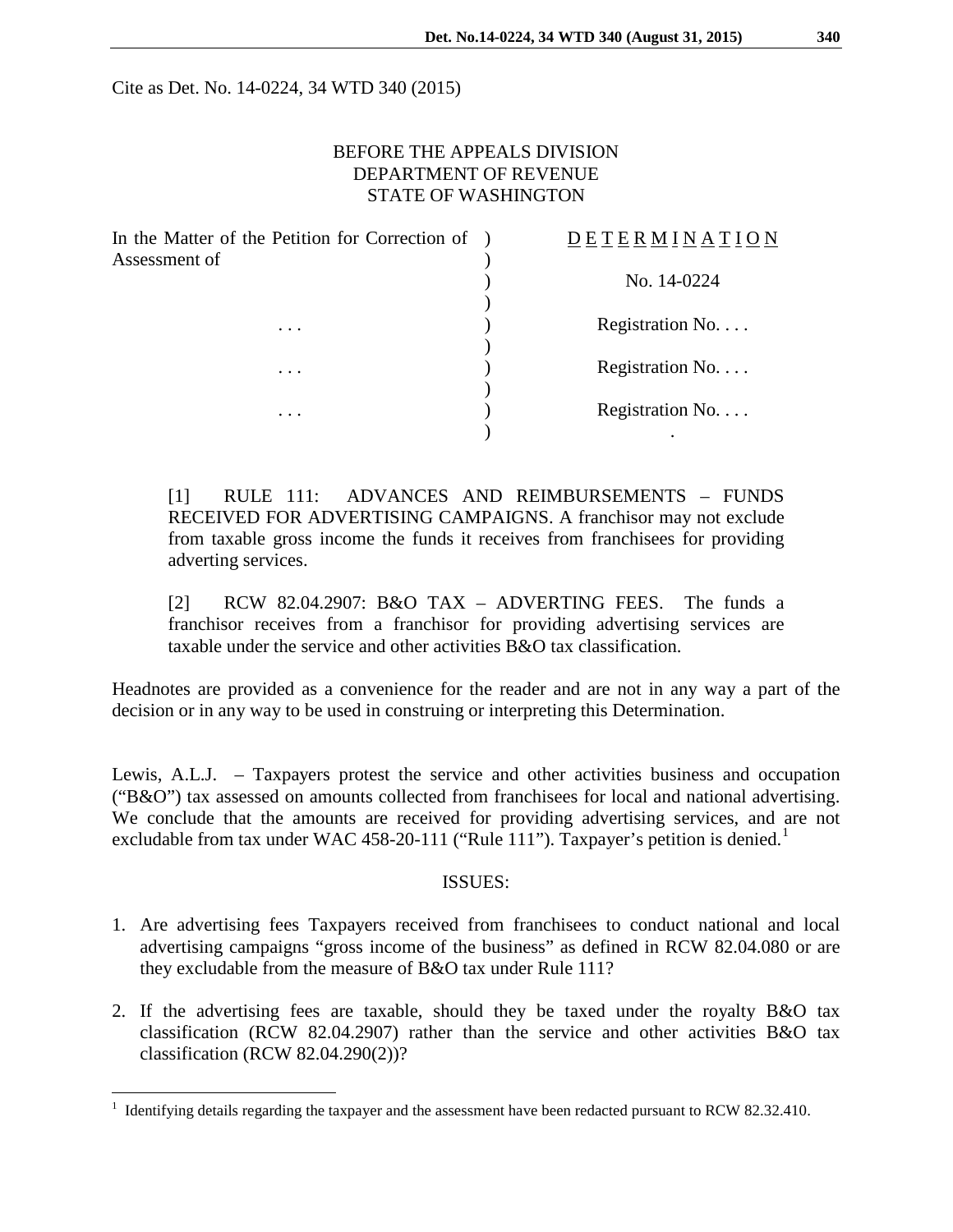# FINDINGS OF FACT

Taxpayers are subsidiaries of a parent company. Taxpayers operate as franchisors that develop and sell franchises for family dining restaurants . . .

The franchise agreements require the franchisee to pay Taxpayers a percentage of their sales for national and local advertising. The Disclosure Statement explained that the franchisee will pay Taxpayers an Advertising Expenditure Fee which will not exceed 3% of the franchisee's total gross sales. The Advertising Expenditure Fee includes a National Advertising Fee . . . and a Local Advertising Fee . . . .

Taxpayers may spend the funds collected for national advertising for:

- advertising, public relations and promotional campaigns and materials designed to promote and enhance the value of all . . . restaurants;
- reimbursing Taxpayers for actual expenses incurred in providing administrative services with respect to the National Advertising Fund;
- the actual, general, and administrative expenses of Taxpayers' internal marketing departments incurred by Taxpayers' affiliates, which may perform the services, consultants and third party agencies and,
- providing contributions to Regional Advertising Cooperatives in an amount Taxpayers may determine at their discretion, for local advertising.

The advertising funds may be spent on various media, including television, radio, print, point of sale, outdoor banners, billboards, and online. In general, Taxpayers' marketing departments direct advertising promotions run primarily by a national advertising agency.

Taxpayers also spend funds for local advertising. The franchise disclosure statement explains that a portion of the local advertising fee may be used to fund national network media. Even if the franchisee chooses to spend its own funds on local advertising, Taxpayers' marketing departments must approve the expenditures.

The franchise disclosure statement explains that there is no advertising council composed of franchisees that advises Taxpayers on advertising policies.

The franchise disclosure statement explains that Taxpayers may develop or assist in the development of Regional Advertising Cooperatives. If established, Taxpayers are responsible for administration of the Regional Advertising Cooperatives. Under the terms of the Franchise Agreement, franchisees will not have the right to vote to form a Regional Advertising Cooperative or to determine the amount of contribution. Rather, Taxpayers will designate Regional Advertising Cooperatives, and franchisees will be required to participate in the cooperatives and contribute on an equal basis with all of the franchisees who are obligated to or who voluntarily elect to participate.

Financial statements recognize the advertising fees as revenue as the fees are earned and become receivables from the franchisees in accordance with US GAAP governing the accounting for franchise fee revenue. Similarly, in accordance with US GAAP governing advertising costs, related advertising obligations are accrued and the costs expensed at the same time the related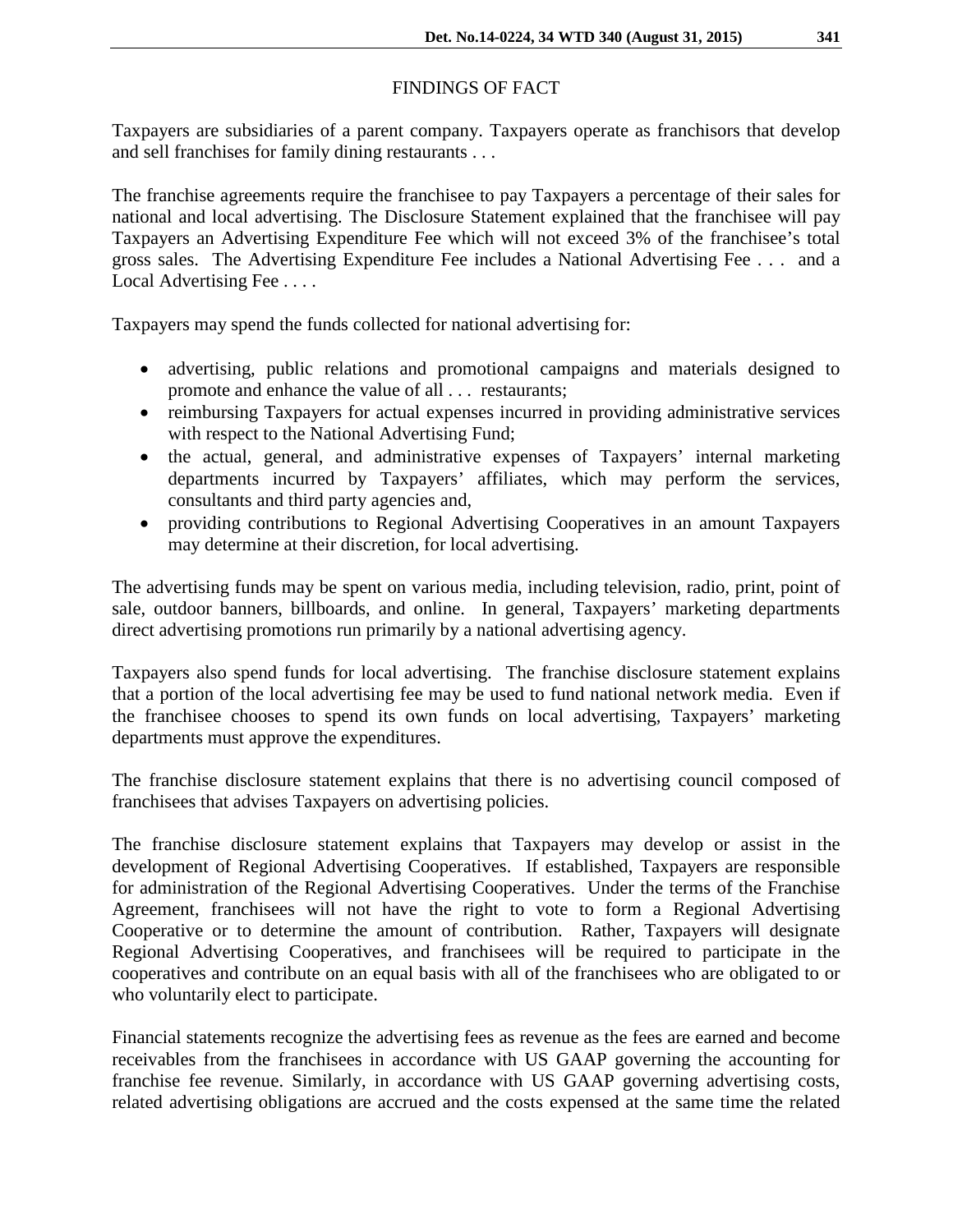revenue is recognized. Thus, the Consolidated Financial Statements list ". . . Advertising" as separate line items under Franchise Revenues and Franchise Expense. Taxpayers spend the money they receive. Thus, for example, in 2010 the consolidated income statement shows "... Advertising" revenue as \$... and "... Advertising" expense as the same amount, \$... million.

The Department's Audit Division audited Taxpayers for the period January 1, 2009 through December 31, 2012. [Taxpayer A] was the only active company registered with the Department of Revenue during the audit period. [Taxpayer A] reported all the equipment lease revenue to the Department, although the income belonged to the other two taxpayers, [Taxpayer B] and [Taxpayer C]. Taxpayers did not report advertising franchise fees during the audit period. The Audit Division assessed tax on the entity that received the fees. [Taxpayer C] began recording advertising franchise fees in its books and records during 2010.

On June 26, 2013, the Department issued an assessment for each entity. The Audit Division assessed service and other activities B&O tax on unreported amounts collected from franchisees for advertising. The audits apportioned the advertising amounts to Washington using the cost apportionment formula in WAC 458-20-194 for periods through May 2010 and the single factor receipts formula as described in WAC 458-20-19402 for periods beginning June 2010.

Taxpayers disagreed with the assessment of service and other activities B&O tax on advertising fees received from franchisees.<sup>[2](#page-2-0)</sup> On July 25, 2013, Taxpayers filed petitions requesting correction of the assessments. Taxpayers argued that the advertising fees were exempt "passthroughs." Taxpayers maintained they had a principal-agent relationship with the franchisees.

In the alternative, Taxpayers argued that, if taxable, advertising fees should be taxed under the Royalties' B&O tax classification as the funds are received for the use of intangible property to promote and enhance the value image and brand image of all restaurants.

#### ANALYSIS:

The B&O tax is imposed on every person "for the act or privilege of engaging in business activities" and applies to the "gross income of the business." RCW 82.04.220. The "legislature intended to impose the business and occupation tax upon virtually all business activities carried on within the state." *Simpson Inv. Co. v. Dep't of Revenue*, 141 Wn.2d 139, 149, 3 P.3d 741 (2000).

As a result, unless an exemption or deduction applies, a taxpayer owes B&O tax on all income received for the rendition of services. Under RCW 82.04.080, "gross income of the business" means:

[T]he value proceeding or accruing by reason of the transaction of the business engaged in and includes gross proceeds of sales, compensation for the rendition of services, gains realized from trading in stocks, bonds, or other evidences of indebtedness, interest, discount, rents, royalties, fees, commissions, dividends, and other emoluments however designated, all without any deduction on account of the cost of tangible property sold, the

<span id="page-2-0"></span> $2$  Taxpayer did not disagree with the apportionment methodology.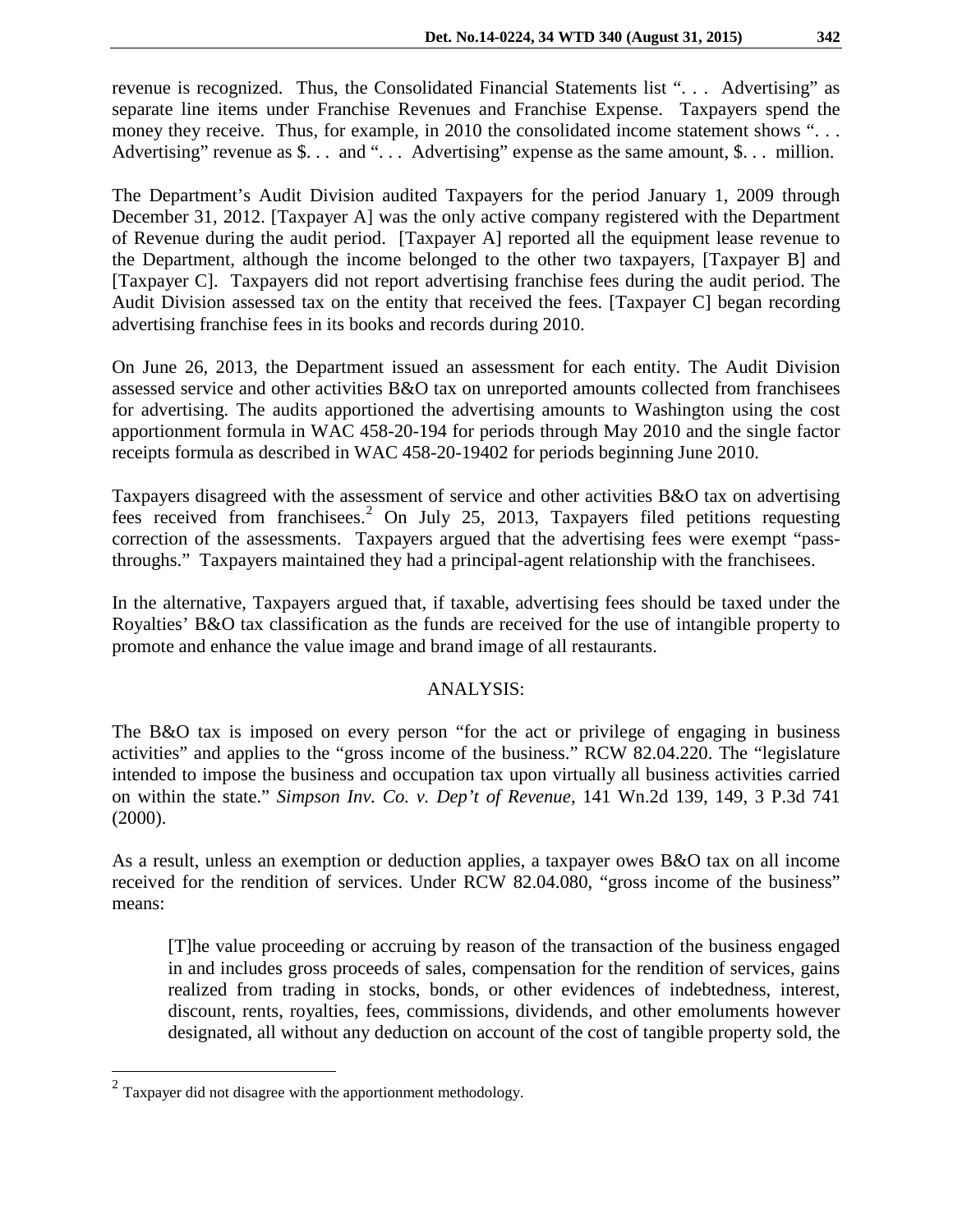cost of materials used, labor costs, interest, discount, delivery costs, taxes, or any other expense whatsoever paid or accrued and without any deduction on account of losses.

WAC 458-20-111 ("Rule 111") allows a taxpayer to exclude from gross income "advances" or "reimbursements" that merely "pass through" a business when the taxpayer acts solely as an agent for a client to pay the money to a third party. An exclusion from taxable income is allowed because such income is not attributed to the business activities of the agent. *City of Tacoma v. William Rogers Co*., 148 Wn.2d 169, 175, 60 P.3d 79 (2003). The Rule 111 exclusion from taxation is very limited. Rule 111 imposes very specific conditions for taxpayers to qualify:

The words "advance" and "reimbursement" apply only when the customer or client alone is liable for the payment of the fees or costs and when the taxpayer making the payment has no personal liability therefor, either primarily or secondarily, other than as agent for the customer or client.

. . . .

The foregoing [exclusion] is limited to cases wherein the taxpayer, as an incident to the business, undertakes, on behalf of the customer, guest or client, the payment of money, either upon an obligation owing by the customer, guest or client to a third person, or in procuring a service for the customer, guest or client which the taxpayer does not or cannot render and for which no liability attaches to the taxpayer. It does not apply to cases where the customer, guest or client makes advances to the taxpayer upon services to be rendered by the taxpayer or upon goods to be purchased by the taxpayer in carrying on the business in which the taxpayer engages.

. . .

On the other hand, no charge which represents an advance payment on the . . . cost of doing or obtaining business, even though such charge is made as a separate item, will be construed as an advance or reimbursement. Money so received constitutes a part of . . . gross income of the business,

Washington's Supreme Court set out the requirements for exclusion under Rule 111 in its decision in *Washington Imaging Services, LLC v. Dep't of Revenue*, 171 Wn.2d 548, 252 P.3d 885 (2011). The Court wrote:

[F]or the rule to apply, three conditions must be met: "(1) the payments are 'customary reimbursement for advances made to procure a service for the client'; (2) the payments 'involve services that the taxpayer did not or could not render'; and (3) the taxpayer 'is not liable for paying the [third party] except as the agent of the client.'" To satisfy the third condition, a true agency relationship between the client or customer and the taxpayer is required. "The existence of that agency relationship is not controlled by how the parties described themselves" and "standard agency definitions should be used in analyzing the existence of the agency relationship."

171 Wn.2d at 561-62 (citations omitted).

The first requirement to qualify for the Rule 111 exclusion is that "the payments are 'customary reimbursement for advances made to procure a service for the client." There are few limitations to the advertising franchise fees that franchisees pay Taxpayers. Taxpayers' marketing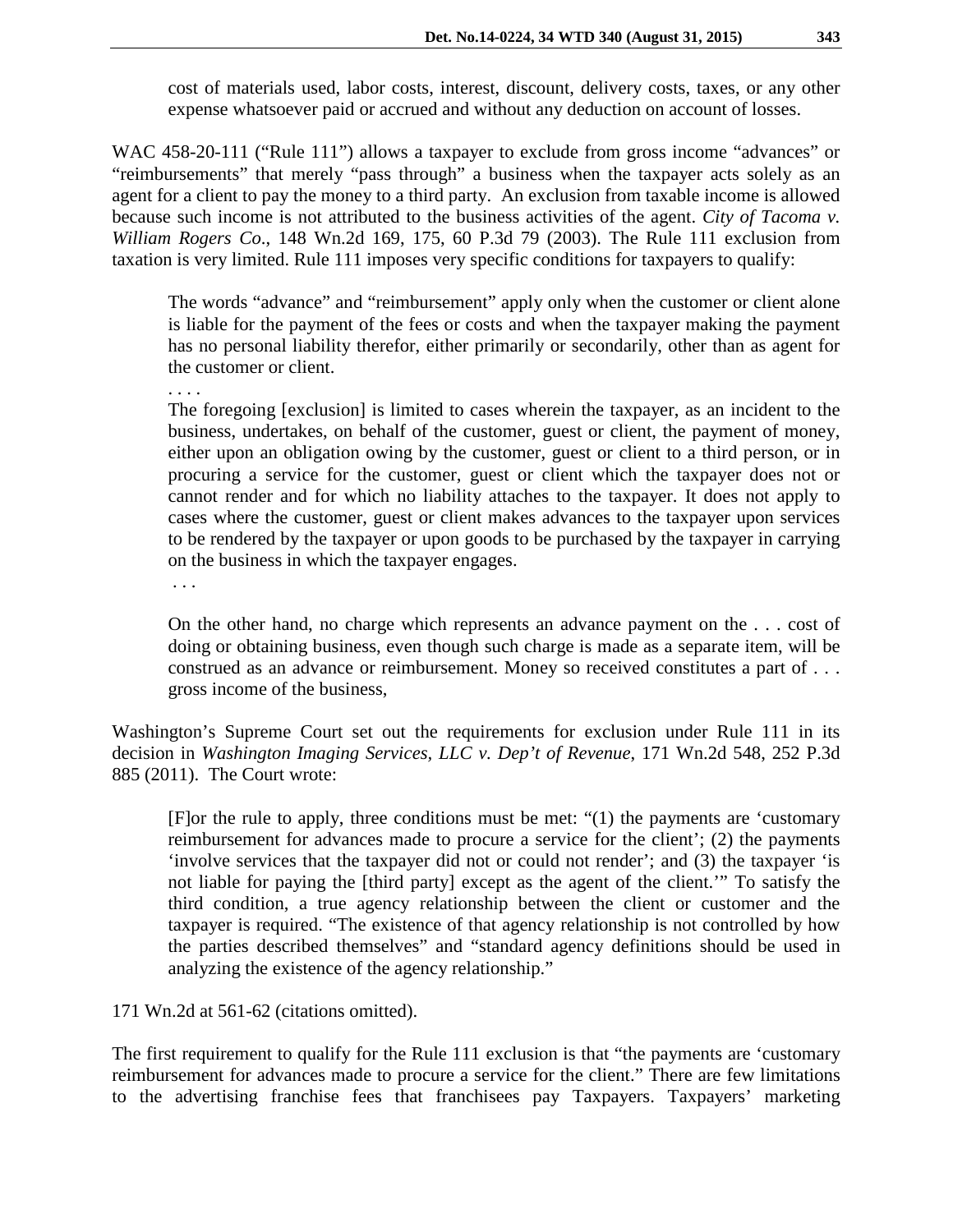departments direct advertising programs. Taxpayers treat the advertising franchise fee revenues as income and direct how the money will be spent. The franchise fees received are not reimbursements for advances made to procure services for the franchisees. Thus, we conclude that Taxpayers do not fulfill the first requirement.

The second requirement to qualify for the Rule 111 exclusion is that "the payments 'involve services that the taxpayer did not or could not render." [Taxpayers are obligated to provide advertising. The actual cost of the media is a cost of procuring the advertising.] *See Washington Imaging*, 171 Wn.2d at 558 (taxpayer's use of independent contractors to fulfill its obligations to client does not allow taxpayer to exclude payments to contractors from B&O tax). Taxpayers are receiving funds to operate its marketing department. . . . We conclude that Taxpayers do not fulfill the second requirement.

The third requirement to qualify for the Rule 111 exclusion is that "the taxpayer 'is not liable for paying the [third party] except as the agent of the client." The third requirement has two components: a taxpayer must [establish] the agency relationship with its client and also establish that its liability to pay the providers constitutes solely agent liability. An agency relationship "generally arises when two parties consent that one shall act under the control of the other." *Rho Co. v. Dep't of Revenue*, 113 Wn.2d 561, 782 P.2d 986 (1989). A taxpayer has the burden of establishing an agency relationship. *William Rogers Co*., 148 Wn.2d at 177-78,.

The facts in this case do not indicate an agency relationship. Franchisees are required to pay Taxpayers an advertising franchisee fee, which the Taxpayers have control over to spend in a manner that they decide will promote and enhance the value of all [of the] restaurants. The franchise disclosure statement does not indicate an agency relationship and there appears to be little if any advisement, let alone control, by the franchisees as to how the advertising franchisee fees will be spent. Accordingly, we conclude Taxpayers were not acting as agents of the franchisees and do not need to address the liability of the Taxpayers to advertisers.

Thus, we conclude that Taxpayers have not met the requirements of Rule 111. We deny Taxpayers' petitions. Taxpayers may not exclude from the measure of their B&O tax liability the advertising franchise fee payments they receive from their franchisees under Rule 111.

In the alternative, Taxpayers argued that, if taxable, the advertising franchise fees should be taxed under the royalty B&O tax classification and not the service and other B&O tax classification.

Washington imposes a B&O tax "for the act or privilege of engaging in business" in this state. RCW 82.04.220(1). The B&O tax measure is "the application of rates against value of products, gross proceeds of sales, or gross income of the business, as the case may be." The rate used is determined by the type of activity in which a taxpayer engages.

RCW 82.04.2907 imposes the royalty B&O tax classification stating:

(1) Upon every person engaging within this state in the business of receiving income from royalties, the amount of tax with respect to the business is equal to the gross income from royalties multiplied by the rate of 0.484 percent.